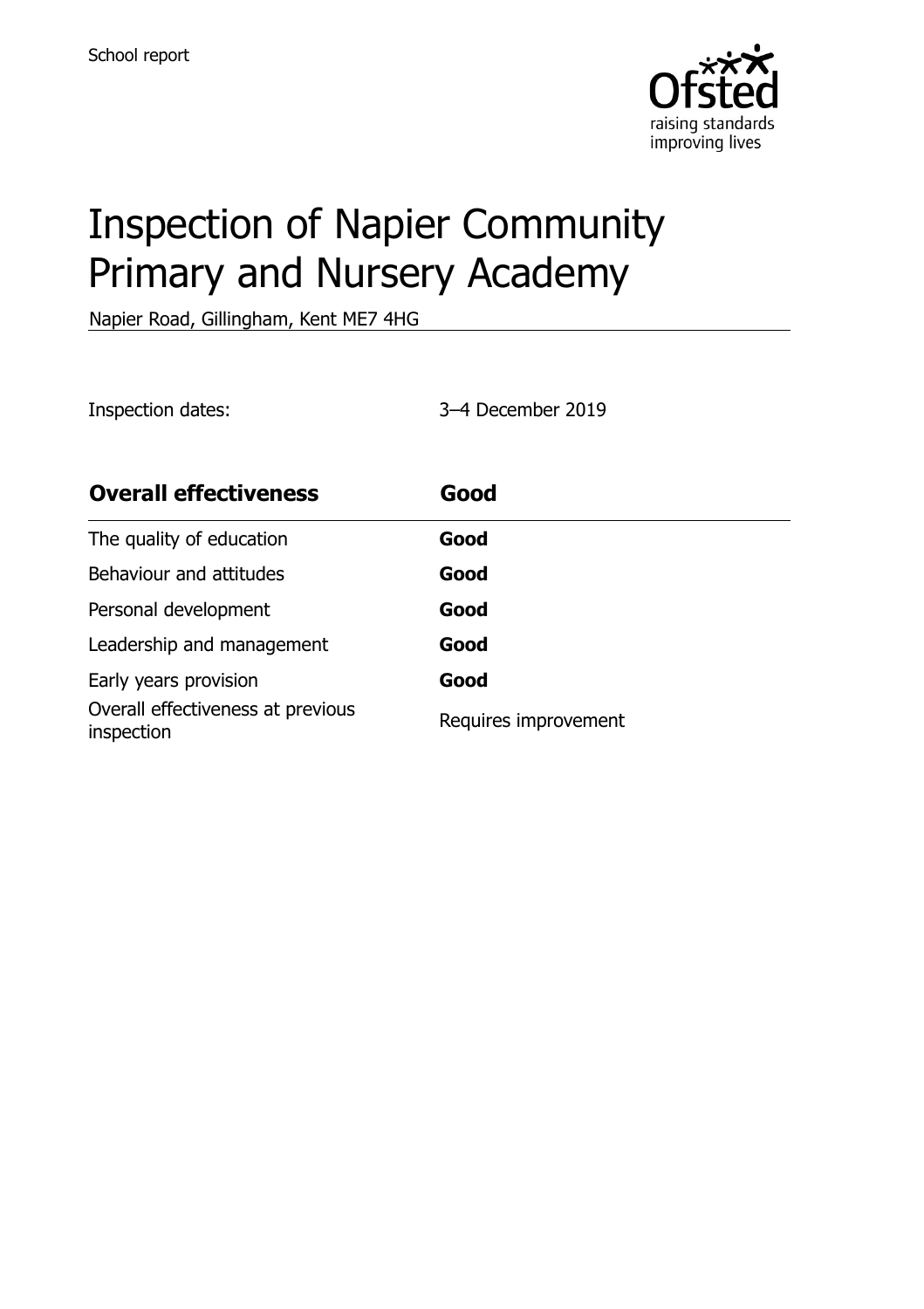

### **What is it like to attend this school?**

Pupils like coming to their school. They told us this is because they get to learn lots of new things. Leaders' determination for every pupil to be the best they can be has raised expectations. Pupils know staff want them to do well. Pupils work hard and take pride in their work.

Pupils behave well in and around the school. They are polite, respectful and caring towards each other. They often have to work together and are keen to support one another. Some pupils told us that there are times when silly behaviour disrupts their learning, but they also said that teachers deal with it quickly.

Pupils feel safe because adults in school care for them. They said bullying had happened in the past, but it was now rare. They felt confident that if it did happen, it would be dealt with effectively.

Pupils enjoy taking part in a range of clubs, but they said it is difficult to join some of them. Leaders already have plans to make it easier for children to participate. There are lots of opportunities for pupils to get involved in school life. For example, being a member of the school council or leading assemblies.

#### **What does the school do well and what does it need to do better?**

The quality of education at the school has improved significantly since the last inspection. The new headteacher is determined for all pupils to achieve well. Staff share his strong vision. High expectations of pupils' behaviour now permeate the school. Pupils know what is expected of them. Leaders have established a nurturing and caring environment where pupils are able to learn.

The headteacher and staff have developed a broad and interesting curriculum that is meaningful for the pupils in this school. It is clear what leaders expect pupils to learn in each subject, year on year. This has been carefully planned and most teachers deliver the curriculum well.

Pupils enjoy reading. Leaders make reading and the teaching of phonics a priority. Because of this, there has been a marked improvement in the school's phonics provision. Staff are well trained and rigorous in their approach to teaching phonics. They know exactly what should be taught in each year group. Teachers quickly identify any pupils falling behind and help them to catch up.

Pupils understand the school's process for teaching writing and say it helps them to improve their work. One pupil told us, 'You start at the beginning and in the end your writing is really good, but you have got to follow the plan.' Pupils develop their use of language successfully. For example, pupils in Year 1 used the vocabulary they had collected to write about aliens. Most pupils are developing their writing skills well, although leaders agree that expectations for the most able pupils could be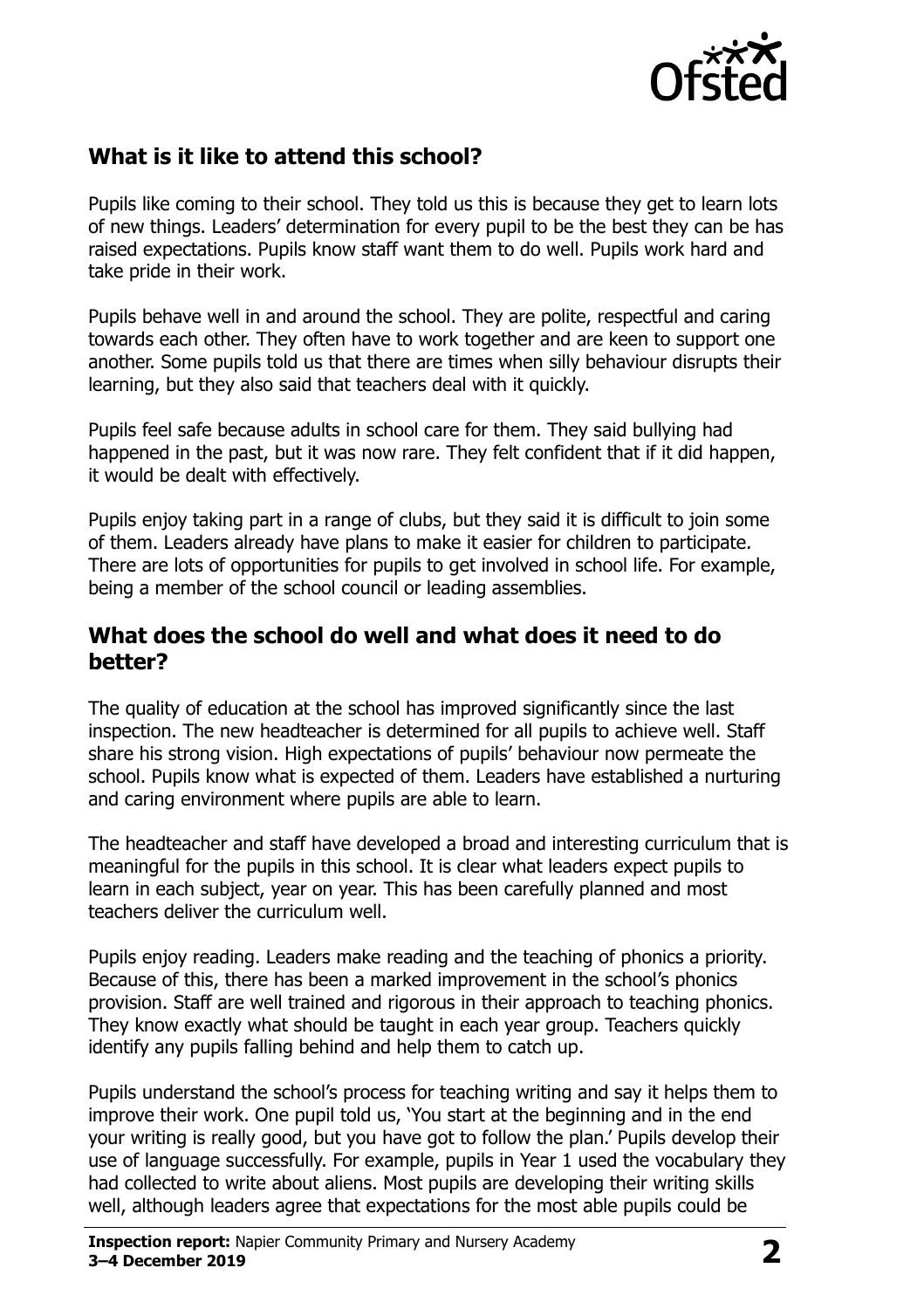

higher.

In mathematics, teachers plan lessons that support pupils to develop their mathematical skills and solve problems effectively. Teachers constantly promote the accurate use of mathematical vocabulary. They question pupils to check their understanding and challenge their thinking. However, the most able pupils are sometimes given work that is too easy for them.

The teaching of physical education is effective. Pupils participate enthusiastically in lessons to practise and improve their skills. The science curriculum is sequenced carefully. However, the quality of science lessons varies across the school.

Leaders hold the same high ambitions for pupils with special educational needs and/or disabilities (SEND). Staff know these pupils well and adapt lessons effectively. Consequently, this vulnerable group is supported appropriately and these pupils enjoy the same broad curriculum as their classmates.

Staff provide many opportunities to help pupils develop into responsible citizens. For example, pupils develop respect for others by learning about different faiths and cultures. Visits and trips, such as the recent Year 6 visit to the London Eye, bring the curriculum alive.

Children get off to a flying start in the early years. Staff form strong relationships with children and care for them well. Children settle quickly and happily into school routines. They learn to play alongside each other. Teachers provide children with many interesting activities. These engage children and promote their learning successfully. Teachers carefully check how children are developing and provide support to catch up if needed.

Parents praised the improvements which the new headteacher has made. One parent commented, 'My children love going to school. I feel all the staff are encouraging and really want the children to achieve in every way possible.' However, some parents feel communication is poor. Leaders are already taking steps to improve this.

# **Safeguarding**

The arrangements for safeguarding are effective.

Staff take safeguarding seriously. Leaders make sure all staff have regular safeguarding training. As a result, staff confidently identify pupils who may be at risk and report their concerns promptly.

Leaders always follow up safeguarding issues. They keep thorough records to maintain a clear overview of vulnerable pupils. They persist with external agencies to make sure pupils and families who need help get it.

Pupils benefit from a range of opportunities to learn about keeping themselves safe,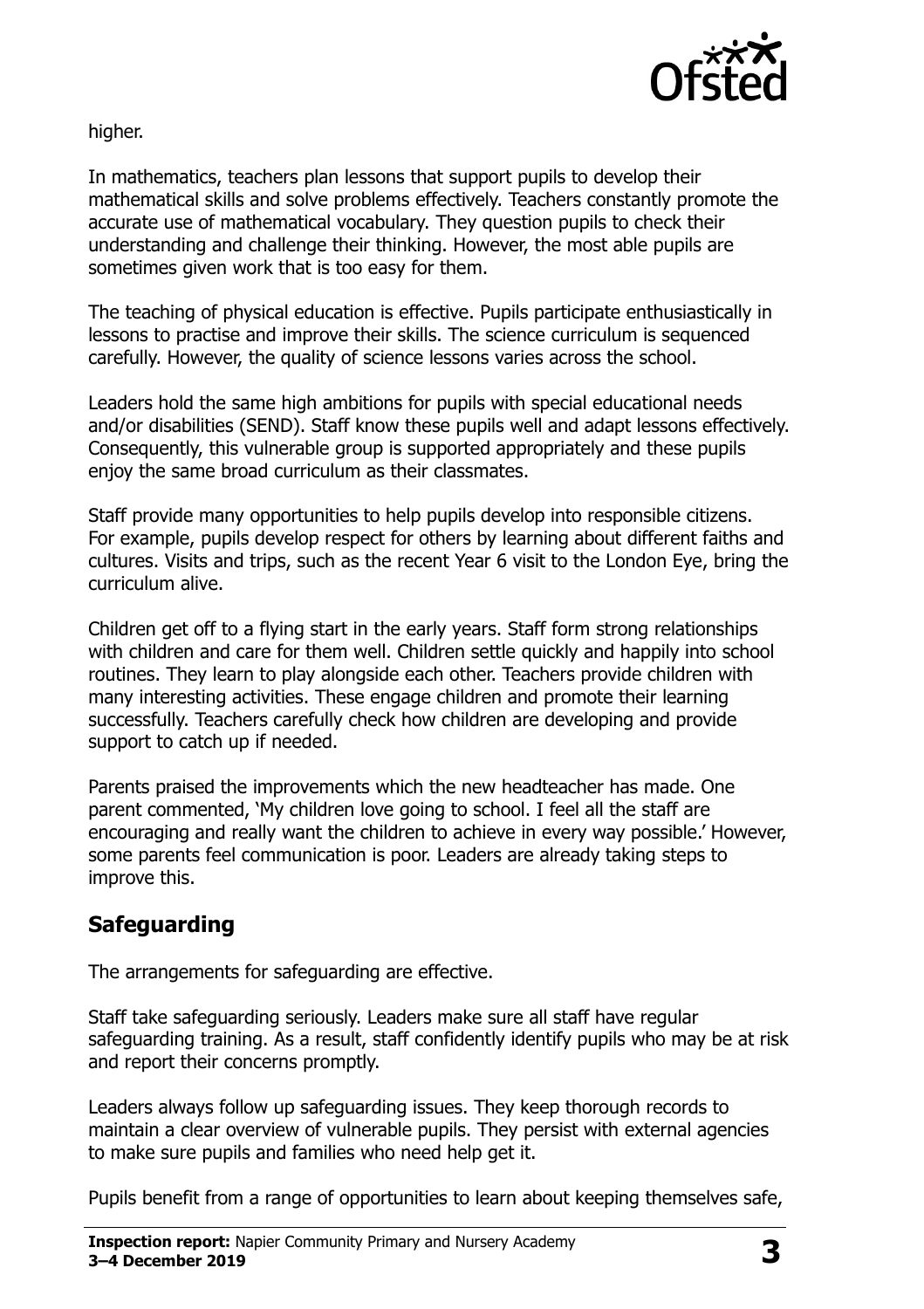

including when online. They understand that online behaviours can have consequences in the real world.

# **What does the school need to do to improve?**

## **(Information for the school and appropriate authority)**

- Leaders have taken effective steps to improve the quality of education since the last inspection. This is particularly the case with the school's phonics provision. New systems to promote pupils' learning are increasingly effective. Leaders understand that more still needs to be done to ensure consistently high-quality learning experiences for all pupils across the school.
- The most able pupils do not achieve as well as they should. Expectations are not consistently high enough. Leaders must ensure that all staff provide challenging work for the most able, particularly in writing and mathematics.
- While many parents are supportive of the school, some expressed concerns about the information they receive. Although leaders have begun to take steps to address this, they need to do more to strengthen their communication with parents so that they can work in partnership more effectively.

#### **How can I feed back my views?**

You can use [Ofsted Parent View](http://parentview.ofsted.gov.uk/) to give Ofsted your opinion on your child's school, or to find out what other parents and carers think. We use Ofsted Parent View information when deciding which schools to inspect, when to inspect them and as part of their inspection.

The Department for Education has further quidance on how to complain about a school.

If you're not happy with the inspection or the report, you can [complain to Ofsted.](http://www.gov.uk/complain-ofsted-report)

### **Further information**

You can search for [published performance information](http://www.compare-school-performance.service.gov.uk/) about the school.

In the report, '[disadvantaged pupils](http://www.gov.uk/guidance/pupil-premium-information-for-schools-and-alternative-provision-settings)' refers to those pupils who attract government pupil premium funding: pupils claiming free school meals at any point in the last six years and pupils in care or who left care through adoption or another formal route.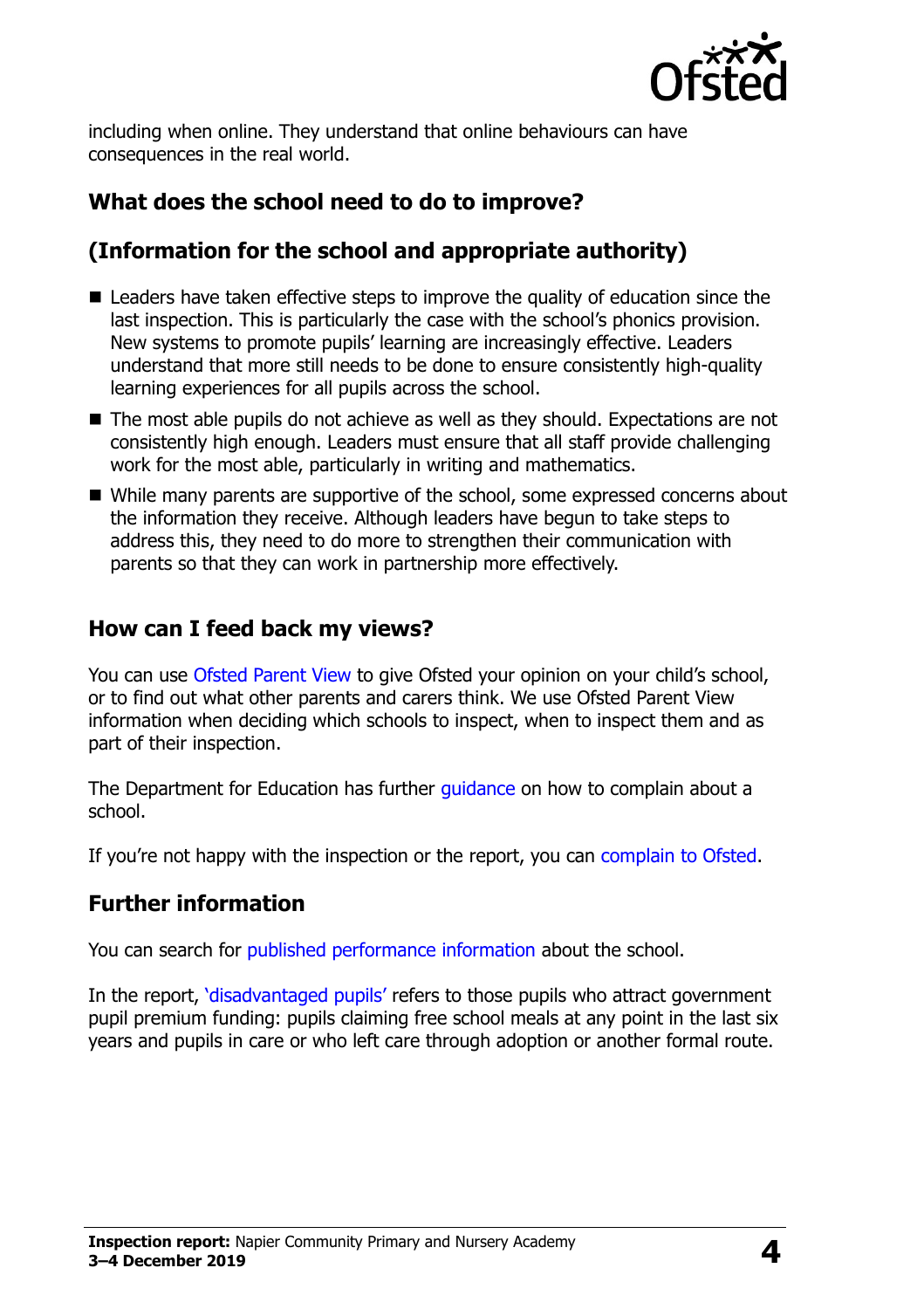

#### **School details**

| Unique reference number             | 141199                                                               |
|-------------------------------------|----------------------------------------------------------------------|
| <b>Local authority</b>              | Medway                                                               |
| <b>Inspection number</b>            | 10111419                                                             |
| <b>Type of school</b>               | Primary                                                              |
| <b>School category</b>              | Academy sponsor-led                                                  |
| Age range of pupils                 | 3 to 11                                                              |
| <b>Gender of pupils</b>             | Mixed                                                                |
| Number of pupils on the school roll | 589                                                                  |
| <b>Appropriate authority</b>        | Board of trustees                                                    |
| <b>Chair</b>                        | Stella Dillon                                                        |
| <b>Headteacher</b>                  | Louise Lynch (Executive Headteacher)<br>Matthew Harris (Headteacher) |
| Website                             | www.napierprimary.org.uk                                             |
| Date of previous inspection         | 3-4 October 2017                                                     |

### **Information about this school**

- The school is larger than the average-sized primary school.
- The large majority of pupils are White British. However, the proportion of pupils who speak English as an additional language is above the national average for primary schools.
- $\blacksquare$  The proportion of pupils eligible for the pupil premium is also above the national average for primary schools.
- The proportion of pupils with SEND is similar to the national average for primary schools.

### **Information about this inspection**

We carried out this inspection under section 5 of the Education Act 2005.

- We met with the headteacher, members of the senior leadership team, subject leaders, class teachers, staff, pupils, members of the governing board and the trust.
- We looked at a range of safeguarding documents, including behaviour and racial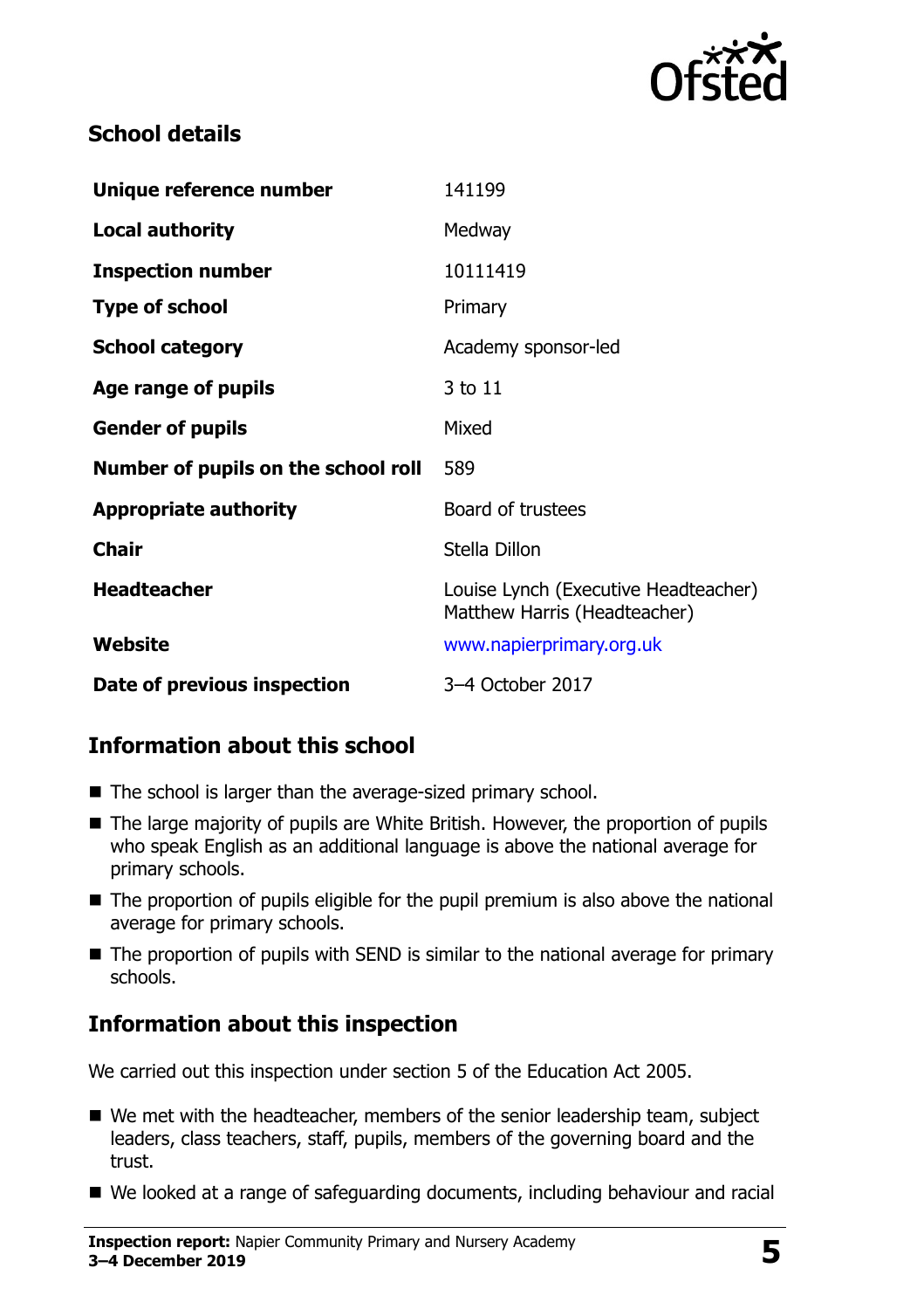

incident logs. We checked the school's register of pre-employment checks and records of statutory training for all staff.

■ When considering the quality of the curriculum, we focused on certain subjects (deep dives). We did deep dives in these subjects: reading, writing, mathematics, science, computing and physical education. We visited lessons where these subjects were being taught. We held discussions with pupils while reviewing the work in their books. We also met with class teachers and listened to pupils read.

#### **Inspection team**

| Linda Taylor, lead inspector | Ofsted Inspector |
|------------------------------|------------------|
| Stephanie Scutter            | Ofsted Inspector |
| Jonathan Shields             | Ofsted Inspector |
| Lizzie Jeanes                | Ofsted Inspector |